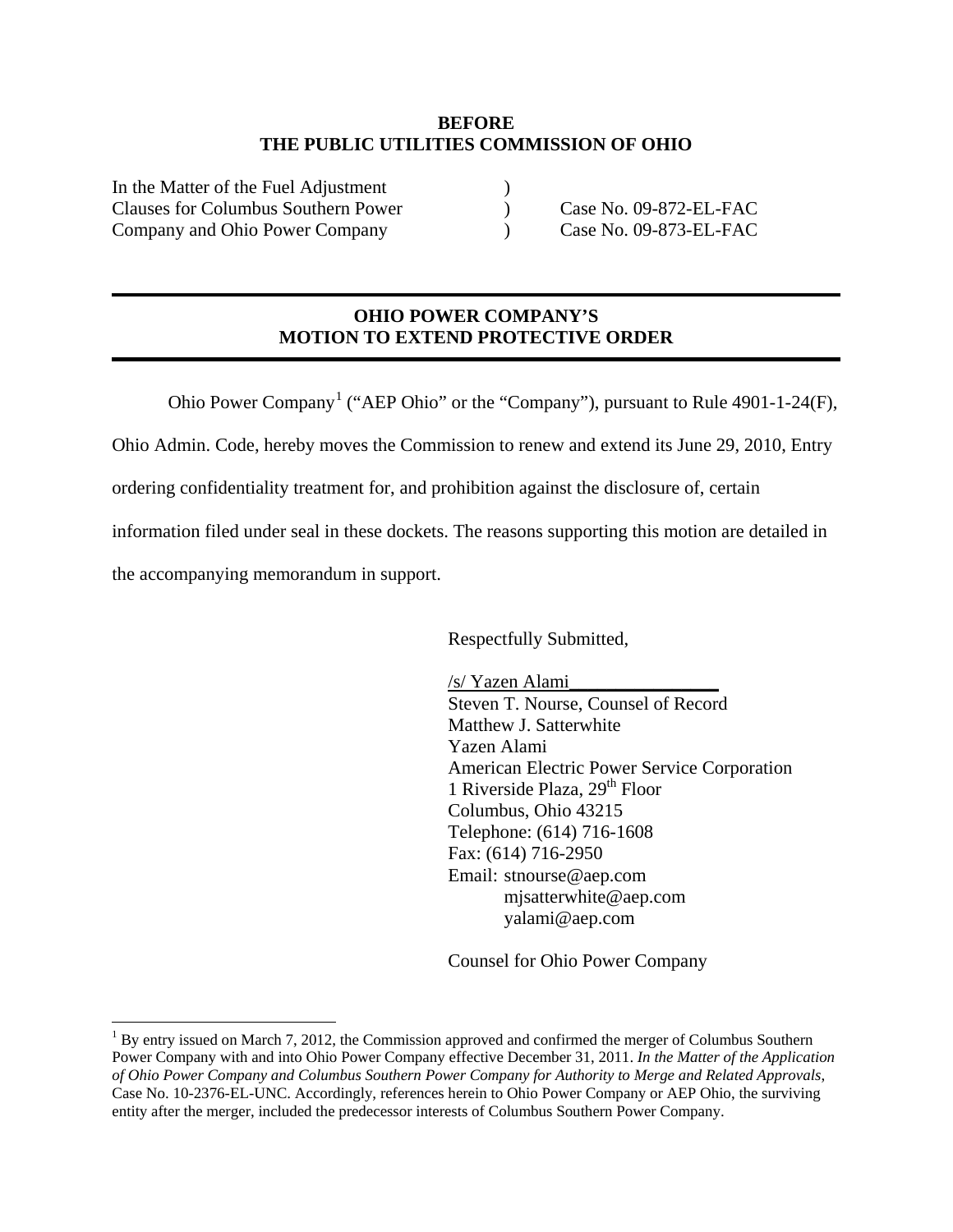#### **MEMORANDUM IN SUPPORT**

The information filed under seal in these dockets on May 14, 2010, August 16, 2010, August 23, 2010, September 23, 2010, October 15, 2010 and September 8, 2010, consists of the following:

- The confidential version of the May 14, 2010, Audit Report, including confidential, proprietary, competitively sensitive and trade secret information, including coal inventory information on an individual plant and total company basis, specific fuel/consumables contract terms and conditions (including pricing) and planned purchasing information, competitive financial and cost information for AEP's River Transportation Division affiliate, and competitive pricing information for Renewable Energy Certificates ("REC") and emission allowances (collectively "Confidential Information");
- Testimony and briefs filed by the parties containing Confidential Information, including testimony on those topics identified above and additional background data relating to a confidential fuel procurement agreement referenced in the Audit Report; and
- Evidentiary transcripts of the hearing conducted on August 23-24, 2010, containing Confidential Information.

The Confidential Information was initially subject to a protective order for 18 months from the issuance of the Commission's Entry on June 29, 2010, or until December 29, 2011. On October 5, 2011, the Company filed a motion to renew and extend the protective order for an additional 18-month period from December 29, 2011, or until June 29, 2013. The Company

2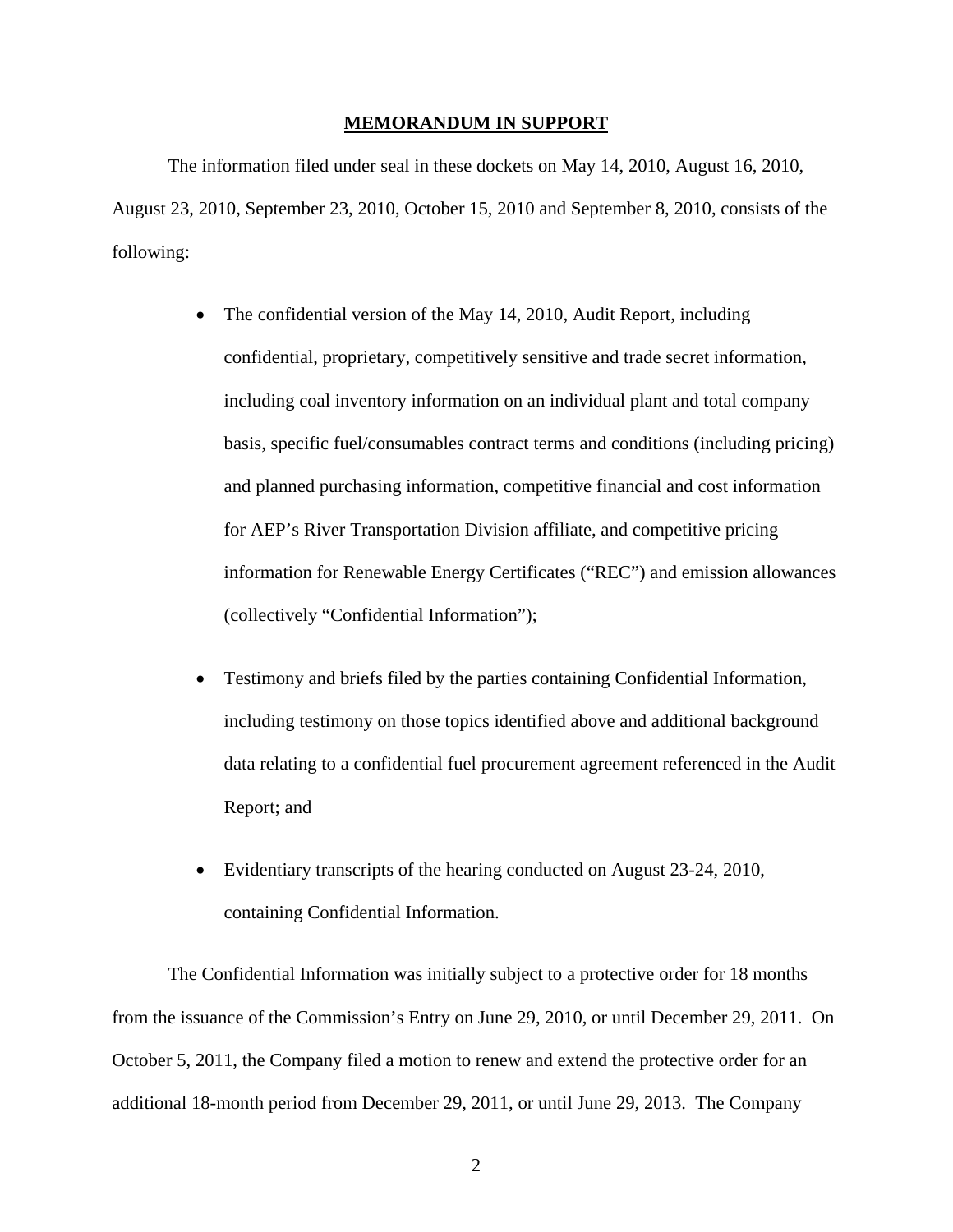hereby renews its request for continued protection of the foregoing Confidential Information to prevent its public disclosure.

 The Confidential Information, previously found to be confidential, proprietary, and competitively sensitive by the Attorney Examiner in this case, and accordingly filed under seal and prohibited from public disclosure, should remain confidential for an additional 18-month period from the expiration of the current order on June 29, 2013. Many of the Company's fuel/consumable contracts run for terms longer than 18 months, and regardless, many of the terms (including price) and conditions of the Company's contracts remain competitively sensitive even after termination or expiration of a particular contract. Likewise, procurement plans, REC pricing and financial information relating to AEP's River Transportation Division remains highly confidential; release of such information would create a significant disadvantage for AEP in future negotiations.

For the foregoing reasons, the Company respectfully requests a renewal of the current protective order for an additional 18-month period, and that any requests under the Open Records law for disclosure of the documents filed under seal in this proceeding be rejected under § 149.43(A)(a)(v), Revised Code, as a request for records whose release is prohibited under state law.

Respectfully submitted,

/s/ Yazen Alami\_\_\_\_\_\_\_\_\_\_\_\_\_\_\_\_ Steven T. Nourse, Counsel of Record Matthew J. Satterwhite Yazen Alami American Electric Power Service Corporation 1 Riverside Plaza, 29<sup>th</sup> Floor Columbus, Ohio 43215 Telephone: (614) 716-1608 Fax: (614) 716-2950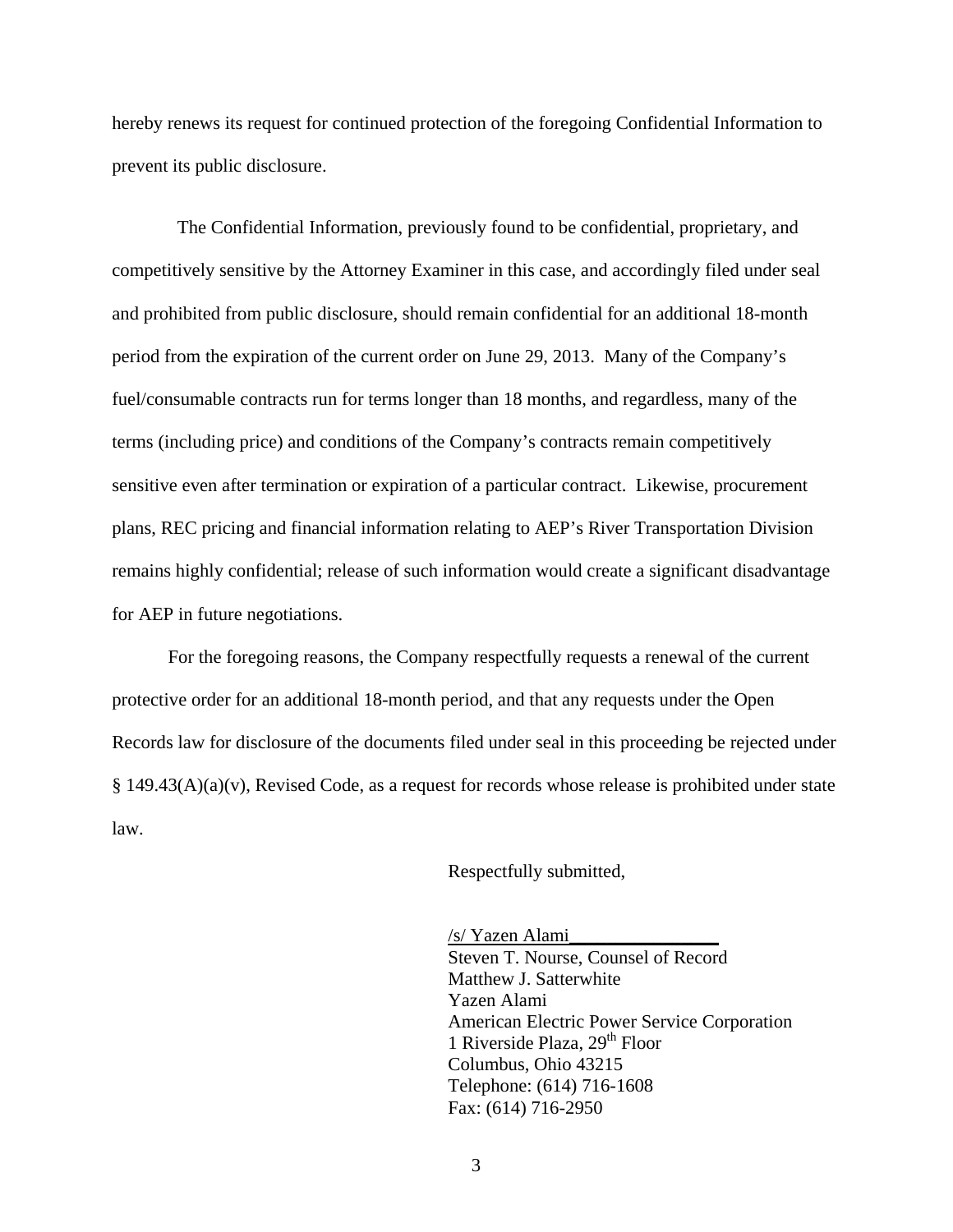Email: stnourse@aep.com mjsatterwhite@aep.com yalami@aep.com

Counsel for Ohio Power Company

### **CERTIFICATE OF SERVICE**

I hereby certify that a copy of the foregoing was served via electronic mail upon the

below-listed counsel of record on this 21<sup>st</sup> day of March, 2013.

/s/ Yazen Alami\_\_\_\_\_\_\_\_\_\_\_\_\_\_\_\_

Yazen Alami

sam@mwncmh.com joliker@mwncmh.com Thomas.mcnamee@puc.state.oh.us Emma.hand@snrdenton.com etter@occ.state.oh.us drinebolt@aol.com dboehm@bkllawfirm.com bingham@occ.state.oh.us verrett@occ.state.oh.us lmcalister@mwncmh.com kim.keeton@puc.state.oh.us dan.barnowski@snrdenton.com jsmall@occ.state.oh.us joseph.clark@directenergy.com msmalz@ohiopovertylaw.org cmooney2@columbus.rr.com